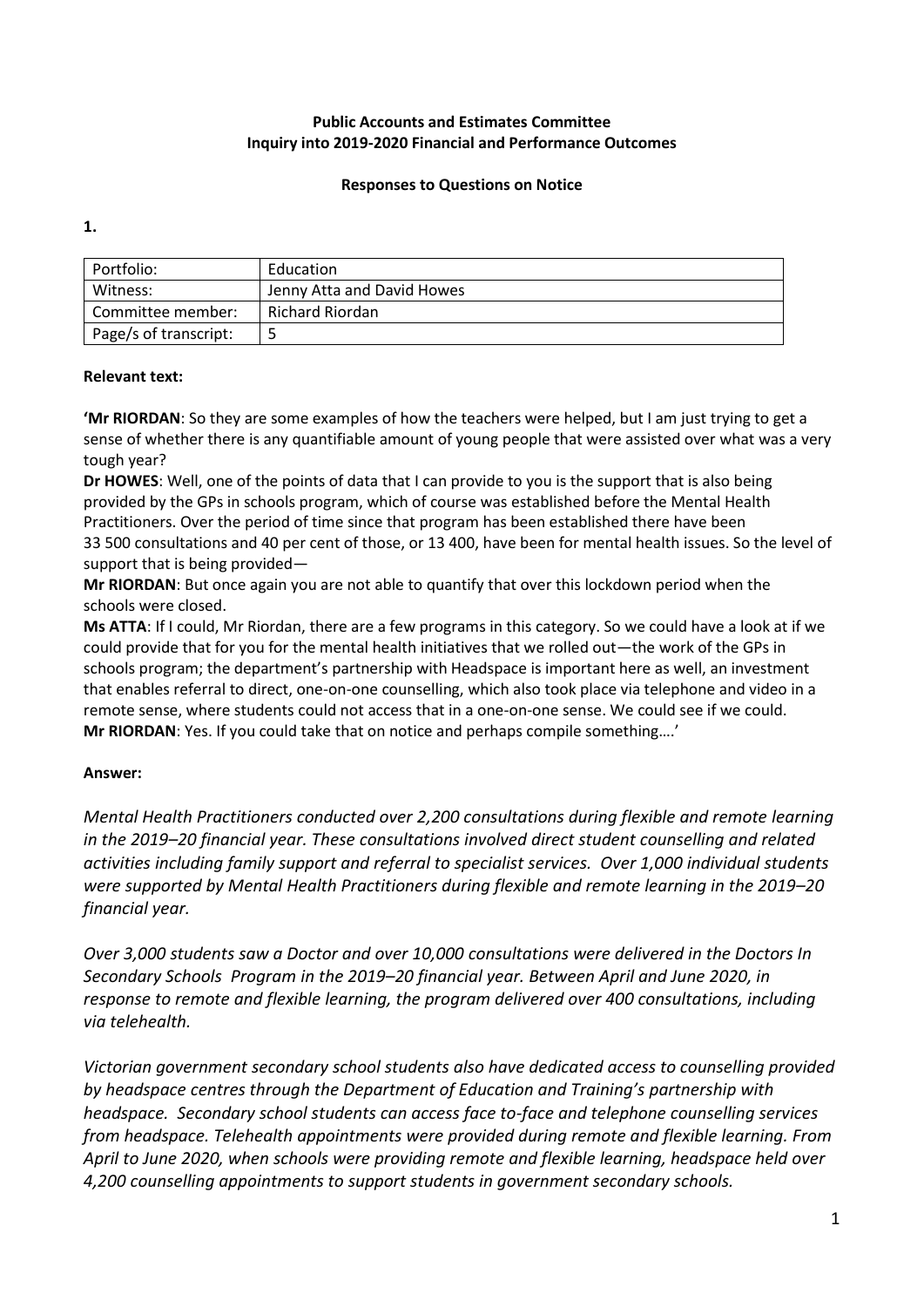## **Responses to Questions on Notice**

**2.**

| Portfolio:            | Higher Education and Training and Skills |
|-----------------------|------------------------------------------|
| Witness:              | Lee Watts                                |
| Committee member:     | Danny O'Brien                            |
| Page/s of transcript: | 14-15                                    |

## **Relevant text:**

**Ms WATTS**: Thank you, Secretary Atta. Mr O'Brien, could I also go back just for one moment to talk about the TAFE financials, just to—

**Mr D O'BRIEN**: Sorry, Ms Watts, I am running out of time.

**Ms WATTS**: Apologies.

**Mr D O'BRIEN**: I am happy to take some further advice on notice if you would like to provide it. **Ms WATTS**: Thank you, I will.

## **Answer:**

*Further to the advice provided in the hearing, the Department can advise that, in 2019, the Victorian government provided \$652.6 million in combined training, TAFE support and capital funding revenue including an additional \$78.2 million in government funding training revenue, maintaining similar government funding levels across 2017, 2018 and 2019.*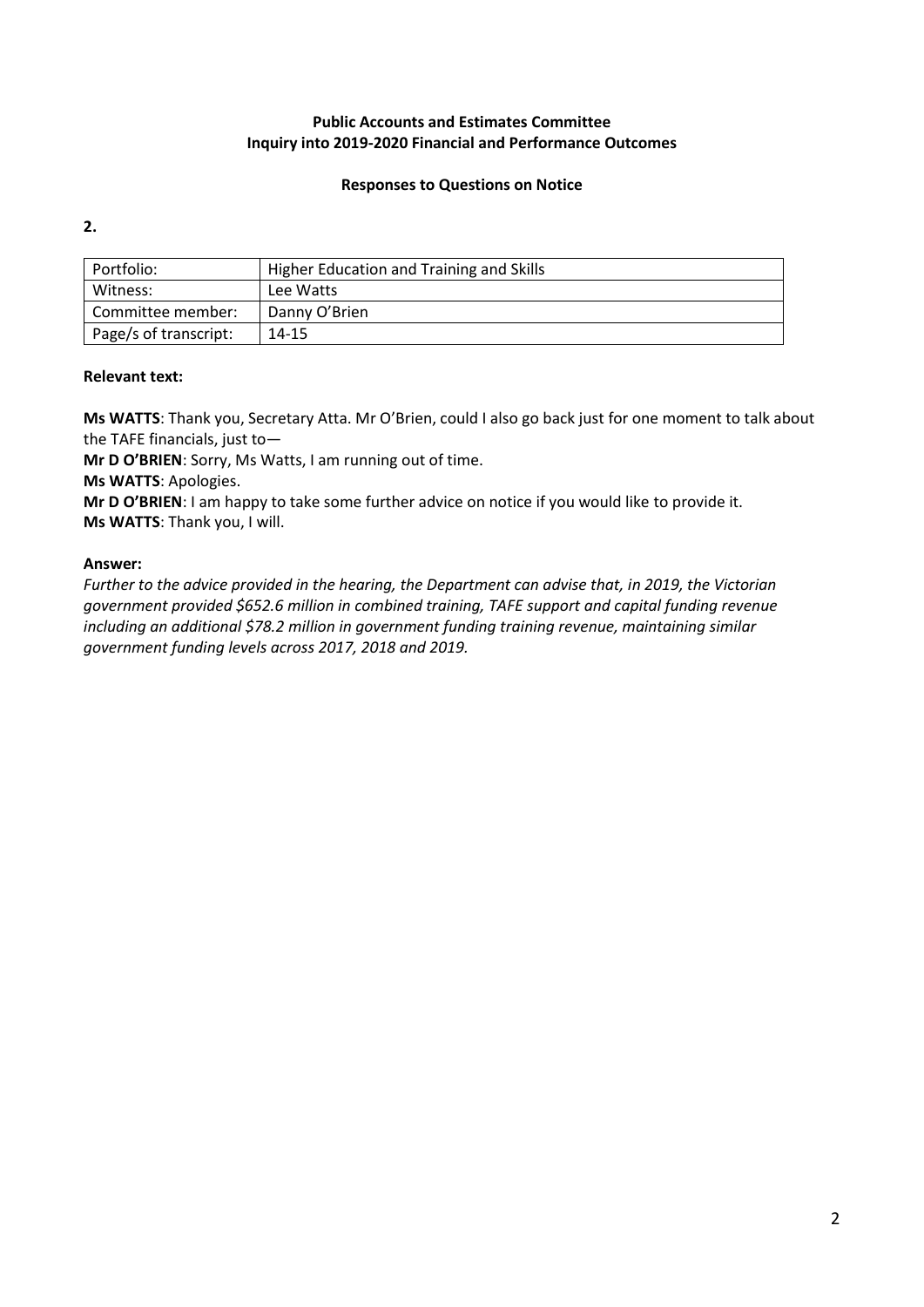## **Responses to Questions on Notice**

**3.**

| Portfolio:            | Higher Education and Training and Skills |
|-----------------------|------------------------------------------|
| Witness:              | Lee Watts                                |
| Committee member:     | Danny O'Brien                            |
| Page/s of transcript: | 14-15                                    |

## **Relevant text:**

**Mr D O'BRIEN:** Can I move onto the outcomes themselves. We have had a year of free TAFE now in the period we are talking about. Do you have completion rates for students undertaking free TAFE, and could I get those by TAFE and by course across the state?

**Ms ATTA:** Yes, let me just check with the Deputy Secretary what reporting is available.

**Ms WATTS:** Thank you, Secretary Atta. Mr O'Brien, could I also go back just for one moment to talk about the TAFE financials, just to—

**Mr D O'BRIEN:** Sorry, Ms Watts, I am running out of time.

**Ms WATTS:** Apologies.

**Mr D O'BRIEN:** I am happy to take some further advice on notice if you would like to provide it. **Ms WATTS:** Thank you, I will.

**Mr D O'BRIEN:** Likewise, I am not sure if you will have this data on completion rates by TAFE and by course. If you are able to provide that on notice if you do not have it. **Ms WATTS:** We will provide it on notice.

#### **Answer:**

*Free TAFE for Priority Courses began on 1 January 2019 opening TAFE to Victorians who previously were excluded from training and is building a pipeline of skilled workers in priority areas. At the end of its first year almost 40,000 students had commenced in Free TAFE courses, which is 88 per cent higher than commencements in the same courses at the end of 2018.*

*The Department of Education and Training generally reports on a two-year completion rate for non-apprentice commencements in government subsidised Australian Qualifications Framework (AQF) qualifications. The two year duration is chosen as it accurately reflects the timeframe that it takes for the majority of students to complete their AQF qualifications. There are, however, on average a further 3 to 5 per cent of students who complete their course in the third year of study and beyond.* 

*The two-year completion rate for Free TAFE is the proportion of course enrolments commencing in 2019 that were completed (or inferred completed) by the end of the 2020 training year. The two-year completion rate for Free TAFE is not available at this time.*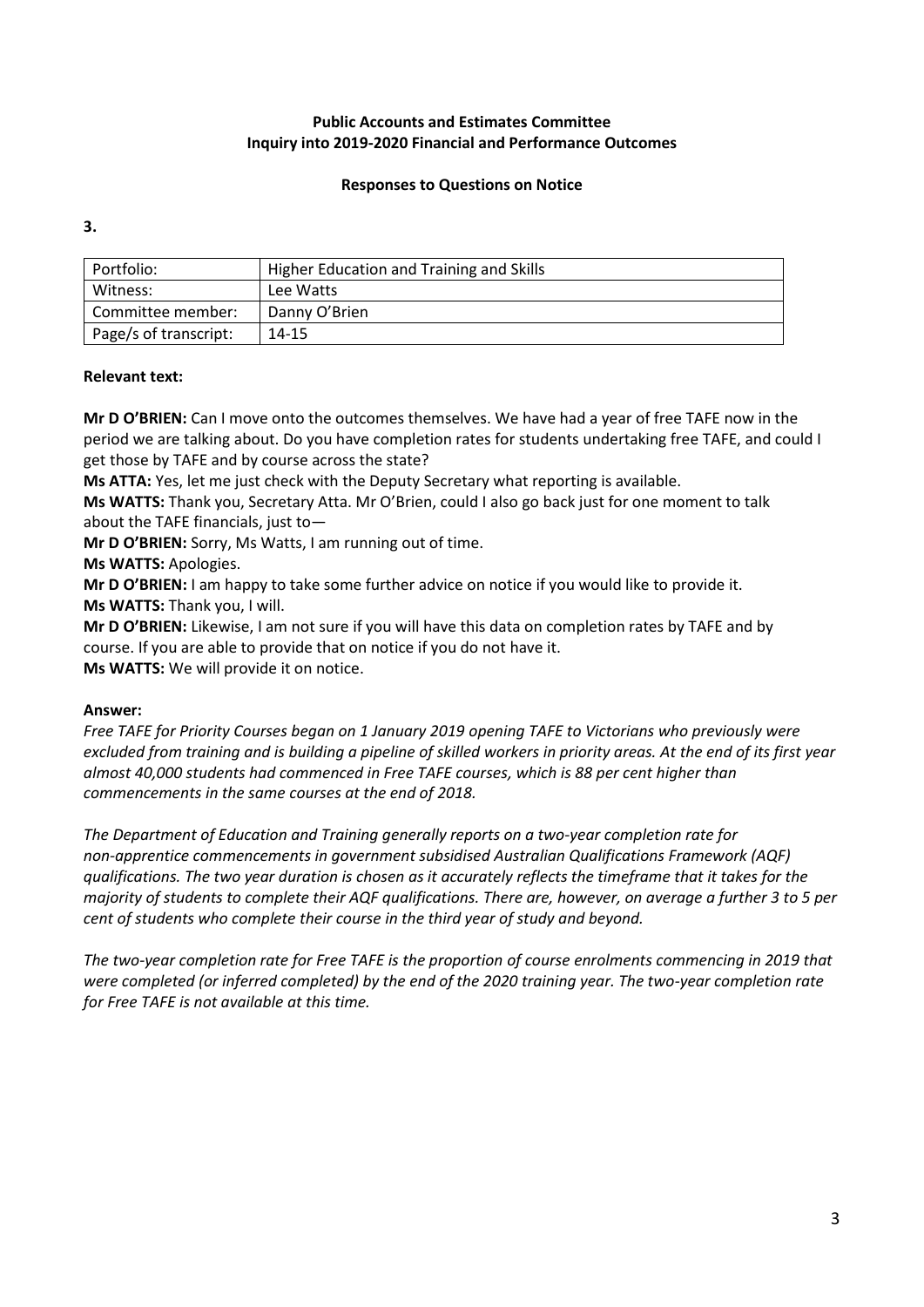## **Responses to Questions on Notice**

**4.**

| Portfolio:            | Education   |
|-----------------------|-------------|
| Witness:              | Tony Bates  |
| Committee member:     | Sam Hibbins |
| Page/s of transcript: | 18-19       |

## **Relevant text:**

**Mr HIBBINS**: Okay. Thank you. Now, within the agreements themselves it allows for 4 per cent of the expenditure to be claimed on non-school-based expenditure. For the 2019–20 year what was the actual amount spent on the non-school-based expenditure, and did you go up to the 4 per cent? **Ms ATTA**: I do not know if Mr Bates has that detail. There was about \$1.45 billion in school expenditure in the 2019–20 year, the overwhelming majority of which contributed to the state's targets with this agreement.

**Mr BATES**: Thanks, Secretary. That was the additional expenditure, so the 4 per cent is of the total spend. I do not have the non-school percentage at hand, but we could provide that on notice. It is things like the cost of the Victorian Curriculum and Assessment Authority. There are a number of support services that are crucial to the operation of the system that are not actually delivered from schools, so we can pull together some of the stuff that we have included in our return to the commonwealth for that year.

#### **Answer:**

*Section 32 of Victoria's bilateral agreement with the Australian Government under the National School Reform Agreement states that Victoria's funding contributions is measured according to the existing Australian Curriculum, Assessment and Reporting Authority (ACARA) financial data reporting methodology for Net Recurrent Income Per Student (NRIPS) plus the following adjustments contained in section 32a-c:* 

## *Section 32a:*

- *Up to 4 per cent of the total Schooling Resource Standard for:*
	- o *depreciation of capital assets; and*
	- o *the School Bus Program for rural and regional Victoria.*

*The Schooling Resource Standard in 2019 for Victoria was \$10.461 billion therefore Victoria could include up to \$418 million (4 per cent). In 2019, depreciation of capital assets for school outputs was \$416 million and the School Bus Program for rural and regional Victoria was \$222 million, totalling \$638 million, which exceeded \$418 million therefore Victoria claimed the full \$418 million (4 per cent).*

## *Section 32b (curriculum and regulation activities):*

*In 2019, Victoria claimed \$63.8 million in costs for the government schools portion of curriculum and regulation activities including:*

- *the Victorian Curriculum and Assessment Authority; and*
- *the Victorian Regulations and Qualifications Authority.*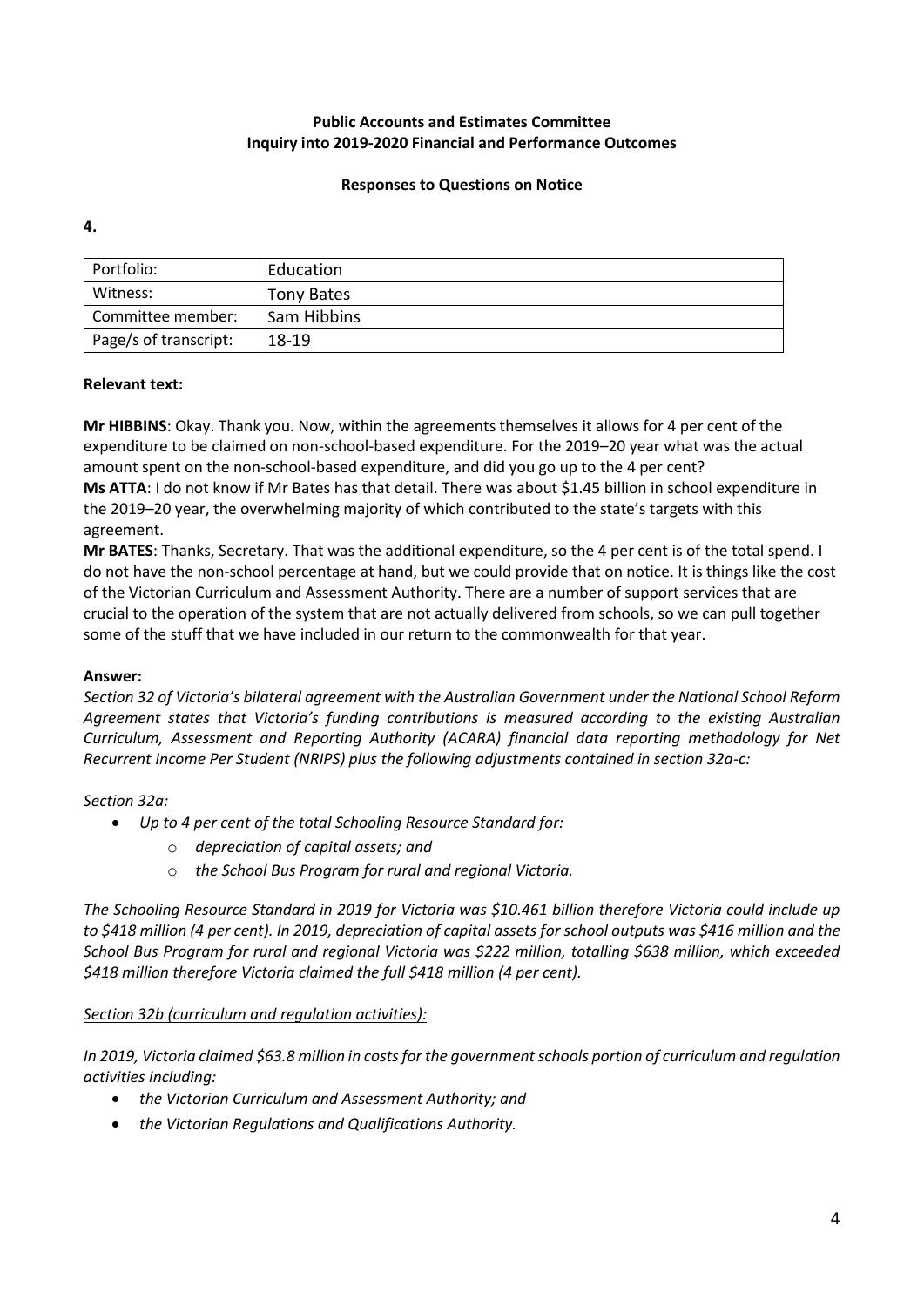*Section 32c (reform costs):*

*In 2019, Victoria did not claim any reform costs under section 32c because these costs are captured in the ACARA NRIPS calculation.*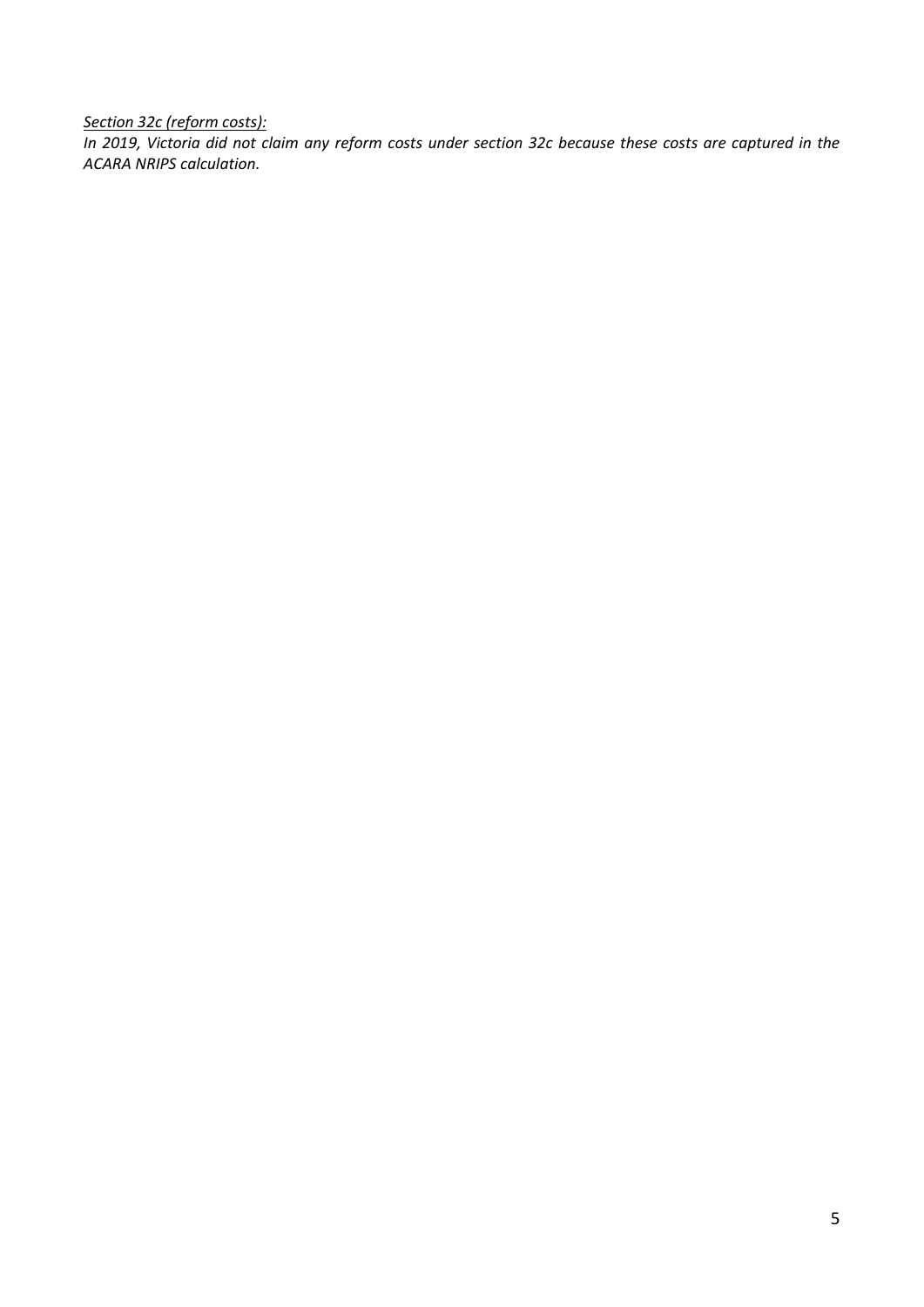## **Responses to Questions on Notice**

**5.**

| Portfolio:            | Education            |
|-----------------------|----------------------|
| Witness:              | <b>Chris Keating</b> |
| Committee member:     | Sam Hibbins          |
| Page/s of transcript: | 19                   |
|                       |                      |

## **Relevant text:**

**Mr HIBBINS**: Okay. That would be great. Thank you. I would like to ask some questions now about school cleaning contracts. If you can provide this information on notice, if need be, but just the list of current school cleaning contracts—I understand with the changes you have got about eight contracts—and the total value of those contracts?

**Ms ATTA**: Yes, Mr Hibbins. That is for metropolitan Melbourne, but I might ask Mr Keating if he can confirm that.

**Mr KEATING**: The way cleaning contracting is working at the moment is there are eight metropolitan areas for which five companies hold the contracts. In regional Victoria there are still contracts for each individual school, so in aggregate there would be a lot more. I think you are focusing on metropolitan Melbourne? **Mr HIBBINS**: Yes.

**Mr KEATING**: We can provide an estimate of the total value. I have got to check whether there are commercial-in-confidence aspects, because each contract was competitively won and would have been awarded on a competitive basis. So we could give an estimate in aggregate, potentially we could not give you the individual contract values because it would be commercially sensitive.

**Mr HIBBINS**: Okay. But then aggregate across the state?

**Mr KEATING**: I suspect that would be fine.

#### **Answer:**

*For schools in the metropolitan model, the cost incurred for cleaning contracts during the 2019-20 financial year was \$79,434,195 excluding GST (\$87,377,615 including GST).*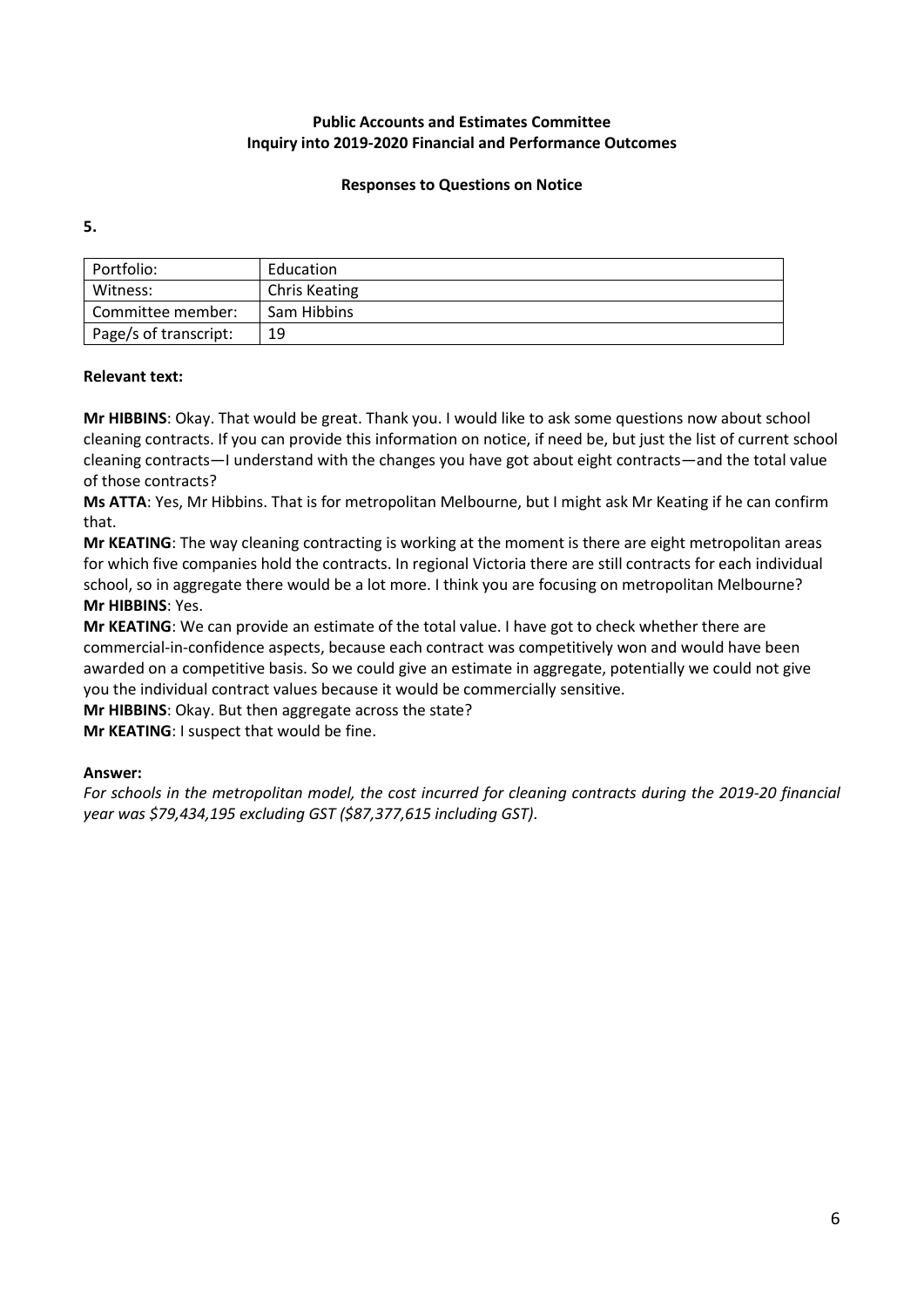### **Responses to Questions on Notice**

**6.**

| Portfolio:            | Education            |
|-----------------------|----------------------|
| Witness:              | <b>Chris Keating</b> |
| Committee member:     | Sam Hibbins          |
| Page/s of transcript: | 19-20                |
|                       |                      |

## **Relevant text:**

**Mr HIBBINS**: How do you measure satisfaction among schools in terms of cleaning performance? **Mr KEATING**: We do two things. So one, we run a hotline. Particularly in the early stages of the reform when schools were calling a lot, we would characterise every single call—about whether it was for information or concern or advice. Separate to that we also then have I think it is a monthly or it might be a bimonthly survey to get feedback on performance. In the early days particularly, given it was such a big change to the way schools operated, we were primarily using the actual queries from schools to really guide the levels of interest and concern.

**Mr HIBBINS**: If there is a survey, would you be able to provide that survey information to the committee? **Mr KEATING**: Yes, we would be able to provide information coming out of the survey. Again, the only thing that I would probably just caution in advance is we do get survey information for individual providers.Probably commercially I may not be able to provide the individual provider's performance, but in aggregate, probably.

**Mr HIBBINS**: Overall? Yes, that would be great.

#### **Answer:**

*The Department has a comprehensive approach to performance monitoring as part of the arrangements for metropolitan service providers, including regular performance reporting from each service provider and Department audits of cleaning service standards. In addition, the Department seeks feedback from schools, including monitoring and responding to issues and concerns raised by schools, such as about security and cleaning performance. This feedback data is tracked. Since the model was introduced in July 2018, there have been progressively fewer issues raised by schools and overall service performance has improved. At the end of 2019-20, issues were raised by 1.48 per cent of schools per week on a four-week rolling average basis. Since July 2020, the four-week rolling average of issues raised per week has been below 1 per cent of schools.*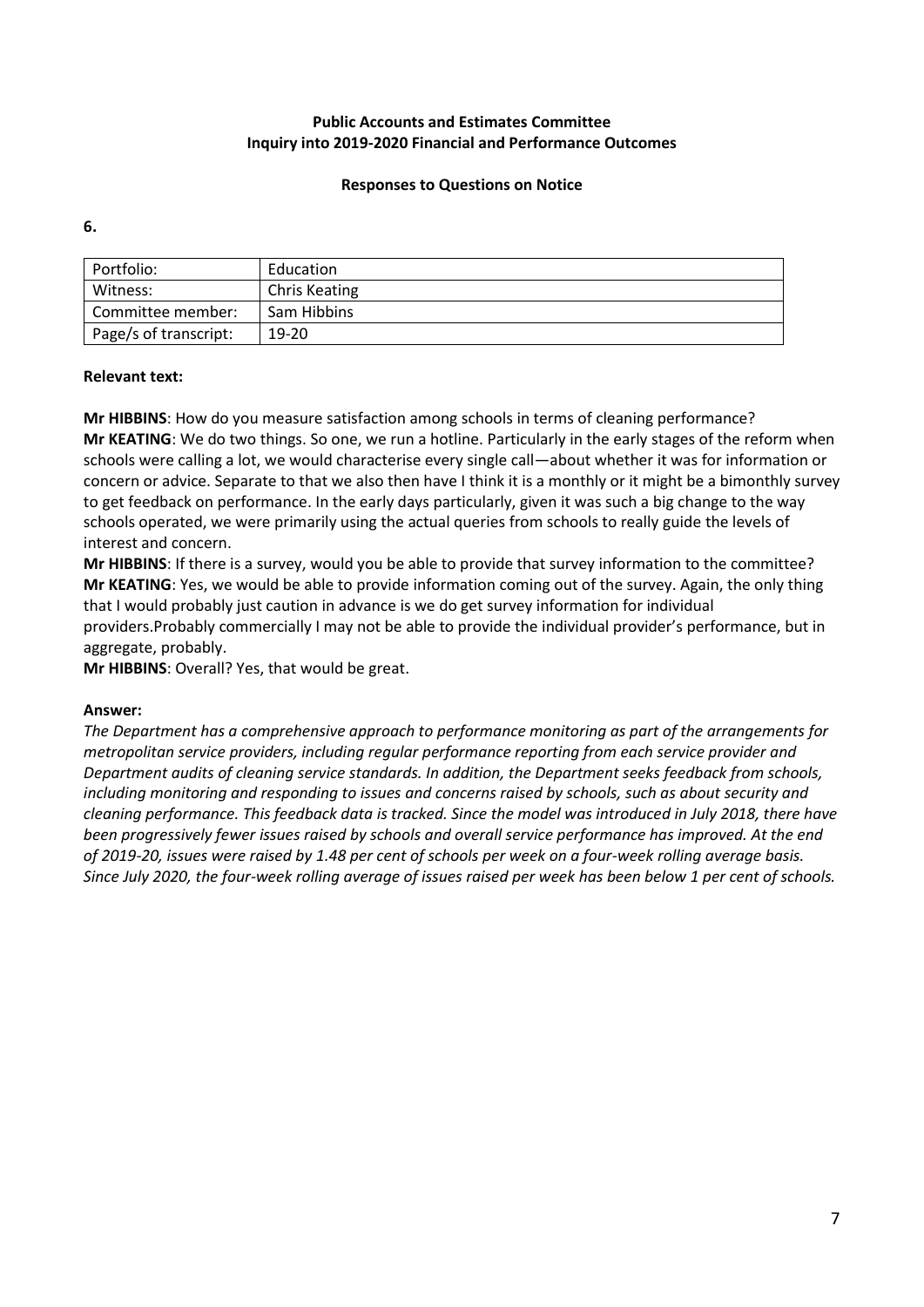### **Responses to Questions on Notice**

**7.**

| Portfolio:            | Education   |
|-----------------------|-------------|
| Witness:              | Tony Bates  |
| Committee member:     | Sam Hibbins |
| Page/s of transcript: | 20          |
|                       |             |

## **Relevant text:**

**Mr HIBBINS:** Okay. All right. Thank you. I just want to ask some questions in regard to additional school costs. You referred to some various programs that the Victorian government are funding to address school costs incurred, but does the department actually keep data in terms of just what are the additional costs for public school students and families and in terms of also the overall funding received from schools for additional costs? I mean, I think there was an Auditor-General's report in 2015 that put the figure at around the \$300 million mark. Does the department actually keep those figures itself, and does it have them for the 2019–20 year?

**Mr BATES:** Yes, we do. We collect the information from all schools, in terms of what they have asked parents to contribute, so we know both what they have requested and what they have received. So we know that in terms of things like book lists and other payments that they put out, and we also separately collect other revenue that they get at the school level. A lot of schools contract out the operation of their tuckshop tuckshops, hall rentals and basketball clubs, a lot of those things—so we also collect information on all of that revenue.

**Mr HIBBINS:** And are you able to provide that figure to the committee?

**Mr BATES:** Yes, I think we can on notice.

**Mr HIBBINS**: Okay, thank you. Just on that matter as well, do you also aggregate the cost to individual families and parents in terms of what is the average additional cost for students at public schools? **Mr BATES:** We do not do it at the family or student level. We collect that data at an aggregate level for each school, so we can see totals by school but not what is going down into individual children or families.

## **Answer:**

*Locally raised revenue in schools for 2019-20 was \$400.1m. This consists of payments for items and activities related to the school's standard curriculum and which students take possession of, consume or participate in, revenue related to camps, excursions, incursions, travel costs, sports and other school-based activities; as well as school trading operations revenue from canteens and uniform shops, charges for out of school hours care programs and voluntary financial contributions.*

*Parents have the option of choosing to purchase items where appropriate outside the school or to provide their own. The cost of purchasing outside of the school is not included in the amount as there is no financial contribution to the school.*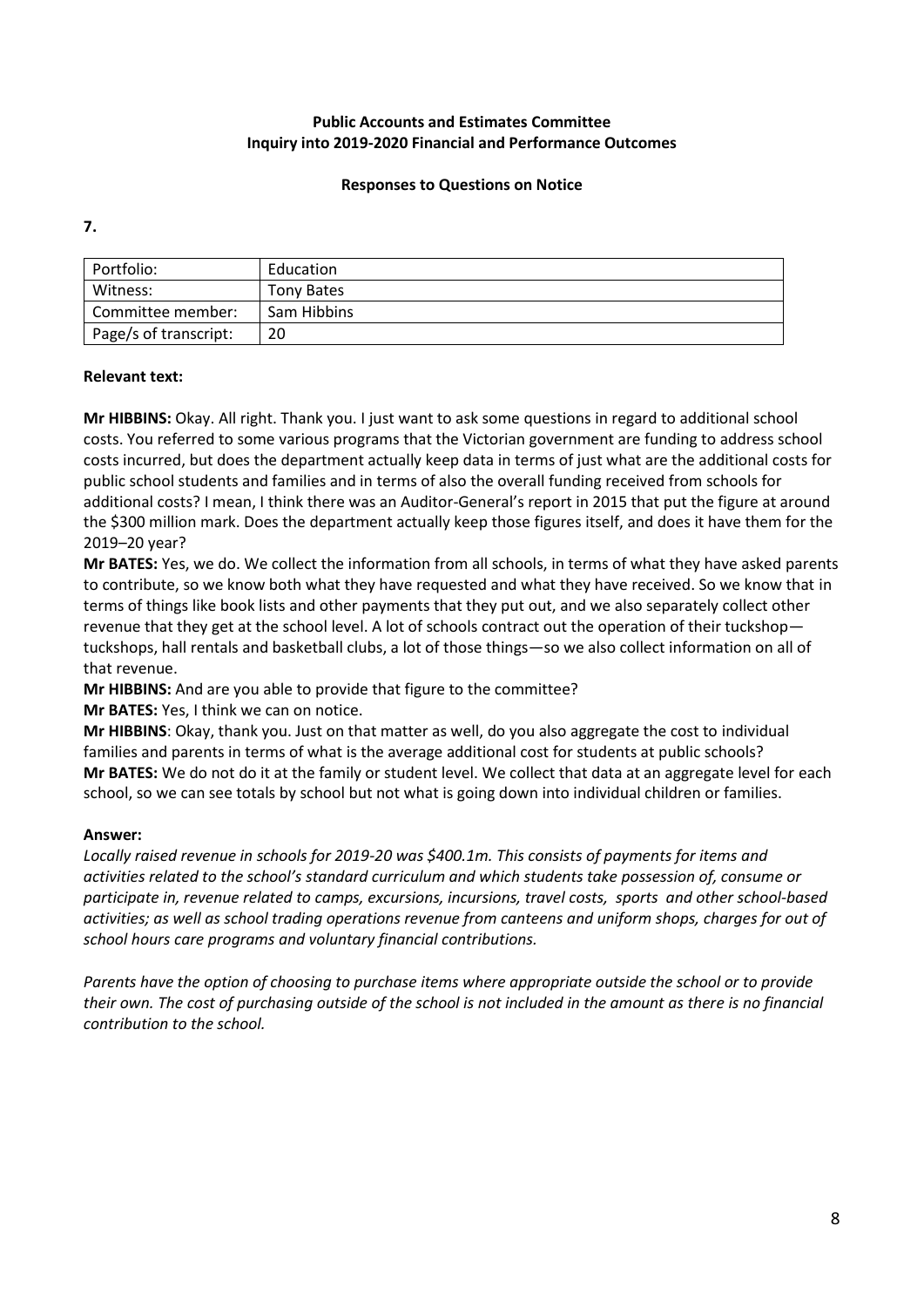### **Responses to Questions on Notice**

**8.**

| Portfolio:            | Education               |
|-----------------------|-------------------------|
| Witness:              | Tony Bates              |
| Committee member:     | <b>Bridget Vallence</b> |
| Page/s of transcript: | $25 - 26$               |
|                       |                         |

## **Relevant text:**

**Ms VALLENCE**: I 100 per cent agree, and if they are having kids into state schools, I know how important that is. I am just intrigued to understand why some of those—as you say, your words—basic safety measures, why we would need to draw down so expansively from the advance for that. Are you able to tell the committee that now or, if not, take that on notice?

**Mr KEATING**: The decision around the advance is something that I probably cannot comment on in terms of the Treasurer's decision-making there, but certainly we had provided advice about the opportunity to provide significant additional investment through advice of, 'Here's what you might need to spend'. **Ms VALLENCE**: So that was not budgeted for originally? You had not sought a budget allocation for basic

safety standards in schools?

**Mr KEATING**: Every year through the budget process we provide advice around what the funding standards might be, what the risks in the portfolio might be, and it is effectively that information that was drawn upon to make decisions about that investment.

**Mr BATES**: Ms Vallence, can I just check the reference, because I think Mr Keating might be confusing a couple of different—

**Ms VALLENCE**: Yes, sure. It is the financial report 2019–20, page 163. So it is the Treasurer's advance, exclusive of activities attributable to COVID—and I appreciate getting the breakdown on notice. But it is just really around seeing that that is for essential maintenance and compliance. What briefings had you provided to the minister? Could you perhaps provide that to the committee? And costings: was that not fully taken up in terms of the budget allocation?

**Mr BATES**: So that is the \$112.6 million amount.

**Ms VALLENCE**: Pardon?

**Mr BATES**: On page—sorry.

**Ms VALLENCE**: Yes, so it is the top line item.

**Mr BATES**: Yes, so \$112.6 million. I think that is the maintenance blitz. Sorry, I thought you had read out a much larger number.

**Ms VALLENCE**: If you could provide that breakdown, and also what is the nature of the works engaged. And if there is any briefing that you had provided in terms of those basic compliance and safety measures that were needed in schools—whoever is appropriate to take that—could you provide that to the committee? Is it a matter that that information and advice that you had put forward to the minister was not then included within the 2019–20 budget?

**Mr BATES**: So I think as Mr Keating said—

**Ms VALLENCE**: To rephrase my question: is it that you had done your audit, you sought to conduct that basic audit and you blew the budget, or you needed to do more than was provided for within the budget? I think that is really what I am getting at.

**Mr BATES**: So that additional funding became available after we signed the bilateral agreement with the commonwealth. That is why it has come as a Treasurer's advance and was not in the original budget, because we did not sign the agreement until August. That \$112 million was announced in the budget update,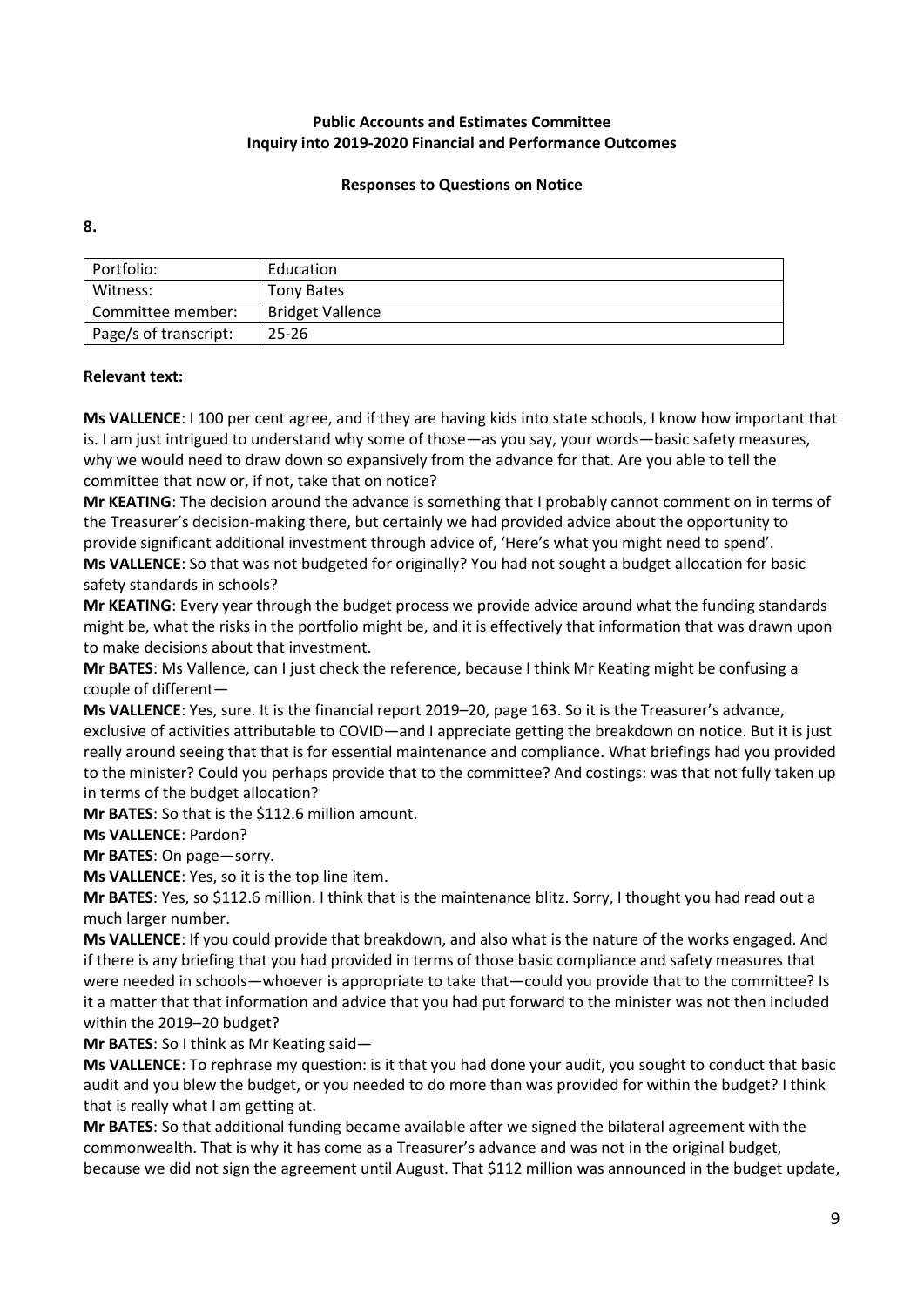so it is not a question of we suddenly discovered lots of broken doors and windows; the additional funding became available from the commonwealth agreement.

**Ms VALLENCE**: So that is commonwealth funding?

**Mr BATES**: Well, it is a combination of state and commonwealth funding. There is a matching requirement. So it is mainly state; it is a 75-25 or—

**Ms VALLENCE**: Great. So on that then, to add to the breakdown of where all of that money was allocated, if I could have a breakdown of what was commonwealth and state, that would be great. Is that okay? **Mr BATES**: I think we can—

**Mr KEATING**: We can absolutely provide a breakdown of what the money was for in terms of programs, the intent of the programs and what it delivered in terms of where the money came from—

**Mr BATES**: It all goes into the one appropriation pot, so at the school project level we do not distinguish between commonwealth or state.

**Ms VALLENCE**: That is fine.

## **Answer:**

*In September 2019, the Victorian Government announced that all government schools would share in \$515 million over five years in funding to carry out essential maintenance works.* 

*The additional funding has increased funding for schools' maintenance and grounds upkeep activities, including occupational health and safety and regulatory compliance items.* 

*Of the \$515 million, \$112.6 million was spent in 2019–20 as a Treasurer's Advance (since it was approved after the confirmation of the 2019–20 Appropriation Act).*

*This was due to the National School Reform Agreement between the Commonwealth and States being finalised after the 2019–20 State Budget.* 

*The \$112.6 million Treasurer's Advance expenditure included:*

- *\$3.2 million to the Planned Maintenance Program*
- *\$15.0 million to the Maintenance and Minor Works Funding for Schools Program*
- *\$26.8 million to the Essential Safety Measures Program*
- *\$24.4 million to the Annual Contracts Program*
- *\$10.6 million to the Make Safe Program*
- *\$2.1 million to the Safe Trees Program*
- *\$1.4 million to the Gas Supply Upgrades and Safety Switches Program*
- *\$29.1 million to other programs.*

*Commonwealth funding for the Department of Education and Training (DET) under the Quality Schools package is retained by the Department of Treasury and Finance (DTF). The Commonwealth funding is pooled together with State sourced funding and is then provided to DET through the State Budget and Treasurer's Advances (as one pool of funding). Therefore, funds for individual programs cannot be traced directly back to either the Commonwealth or State.*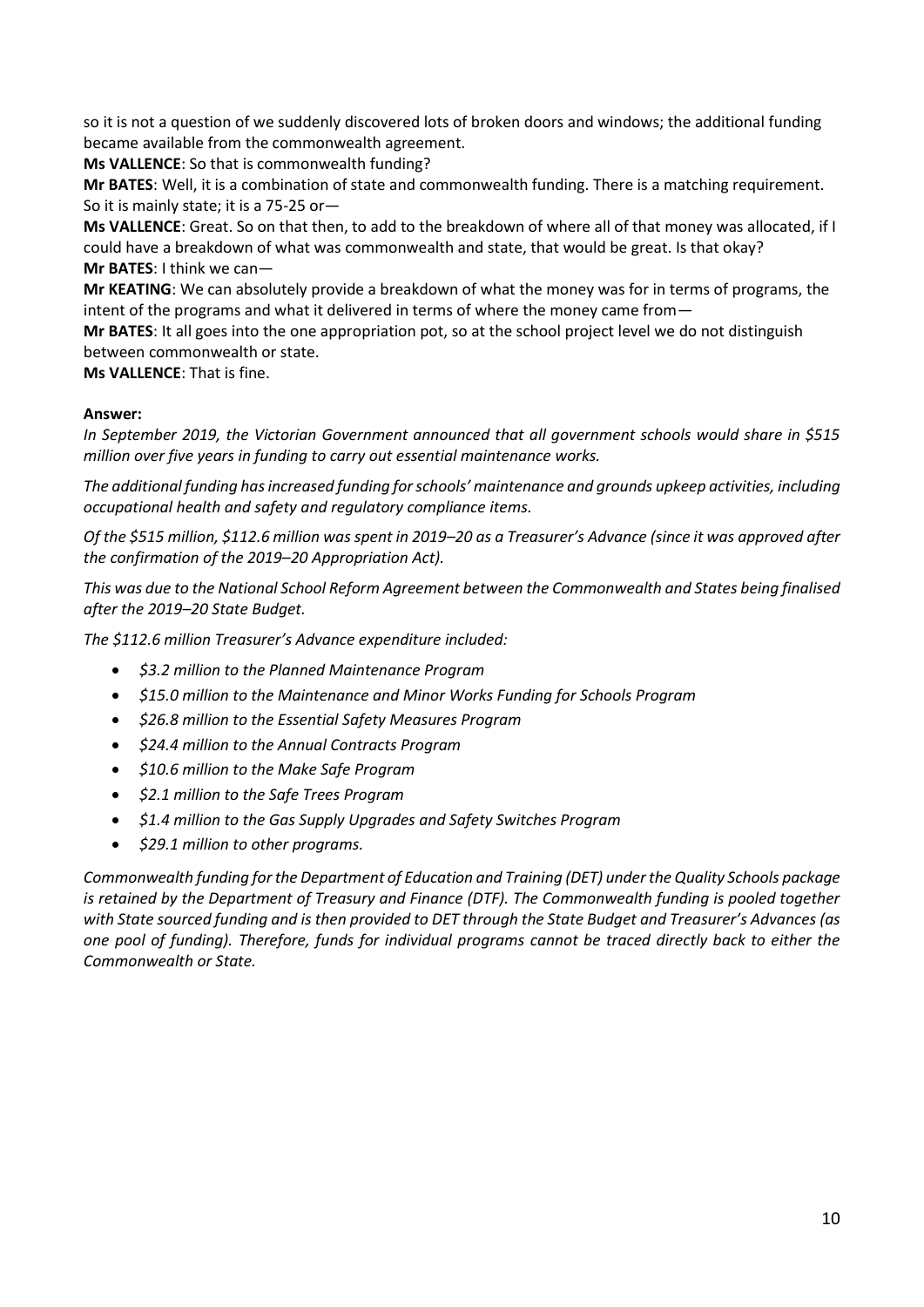## **Responses to Questions on Notice**

**9.**

| Portfolio:            | Education               |
|-----------------------|-------------------------|
| Witness:              | David Howes             |
| Committee member:     | <b>Bridget Vallence</b> |
| Page/s of transcript: | 27                      |
|                       |                         |

## **Relevant text:**

**Ms VALLENCE**: ….. I specifically asked about underperformance in maths and science. And I noticed—just picking up from what Ms Taylor was asking and your commentary there around the program for international student assessment that you mentioned earlier—I think you were describing how Victorian students compare. How did Victorian students compare in the last assessment? Wasn't it the worst ever? **Dr HOWES**: No, it was not the worst ever.

## **Ms VALLENCE**: It wasn't?

**Dr HOWES**: No, not if you look at NAPLAN data. It was not the worst.

**Ms VALLENCE**: Okay. So perhaps to help the committee as we undertake an assessment of the evidence in these hearings, could you provide—and I am happy for you to take it on notice if you do not have it in front of you—an assessment of that performance against NAPLAN and against international standards? **Ms ATTA**: We can follow that up, Ms Vallence. I did want to make the point that it is not accurate in any way to say it was the state's worst performance in 2019, and there are specific measures in the *Report on Government Services* that show us improving on different measures of learning outcomes.

**Ms VALLENCE**: If that is the case, and hopefully it is, if we can have that provided to the committee specifically in relation to the PISA data—

**Ms ATTA**: In relation to PISA data, which—

**Ms VALLENCE**: Not NAPLAN, PISA. Can we have that provided to the committee?

**Ms ATTA**: We certainly will provide the analysis of our PISA results. I am not sure if that was referenced in the ROGS report, but in any case we can certainly follow that up and provide you with that.

#### **Answer:**

*PISA is an international sample assessment. As such, care must be taken when comparing results across states and territories within a single year, and over time, since measurement imprecision must be accounted for. PISA results were reported publicly when they became available, and the interstate comparisons were outlined in the Productivity Commission's Report on Government Services (RoGS). More detailed results are published in Australian Council for Educational Research 'PISA 2018' report.* 

*In respect to PISA Reading Literacy, the 'PISA 2018' report shows that Victoria's 2018 performance was better than its 2006 performance, improving by 7 mean score points.*

*In respect to PISA Mathematical Literacy, nationally, the proportion of students achieving the national proficient standard (Level 3 or above) was similar to the results in 2015 but lower than in 2012. However Victoria's results in PISA are stable. This means compared to the Australia-wide results, Victoria's performance is better. In 2018, only the ACT outperformed Victoria (and their performance has been stable over the last three cycles).*

*In respect to PISA Scientific Literacy, the proportion of Victorian students meeting the national proficient standard (Level 3 or above) has been similar across the all PISA cycles since 2006.*